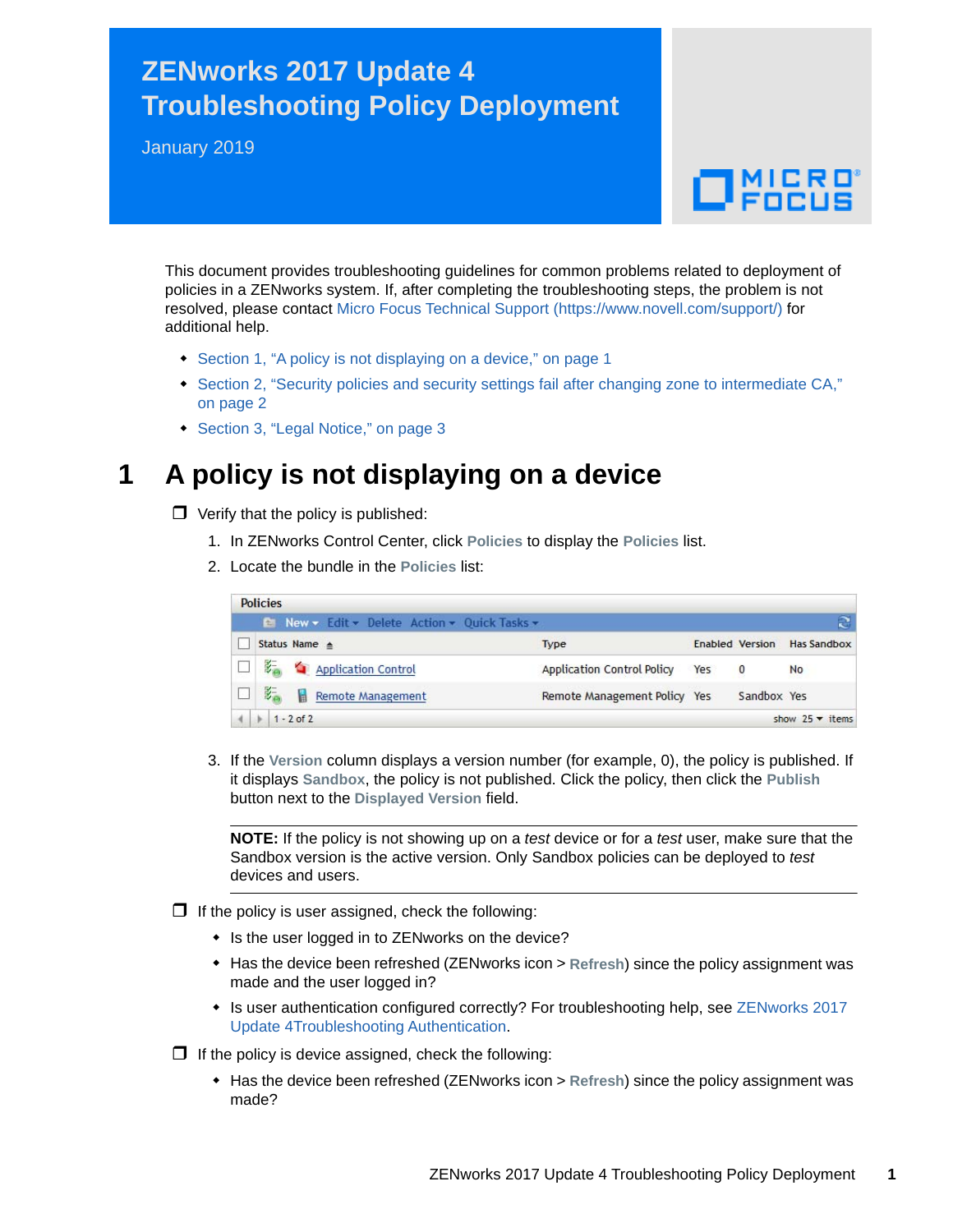$\Box$  If the policy assignment is through a device group or folder, check the following:

- Is the device is a member of the group or folder?
- If the policy assignment is to a dynamic group, has the group refreshed after the device was added to the group? To refresh a dynamic group, select the check box in front of the group in the **Devices** list, then click **Action** > **Update Group Membership**.
- $\Box$  If the policy assignment is through a user group or folder, make sure that the user is a member of the group or folder.
- $\Box$  Click the policy to display its properties, then check the following:
	- **System requirements:** Have system requirements been defined that cause the policy to not show up on the device. To check, click the **Requirements** tab and compare the defined system requirements against the device.
	- **Enabled:** Is the policy enabled? Disabled policies are not applied to devices. To check, click the **Summary** tab and verify that the **Enabled** setting is **Yes**.
- $\Box$  Ensure that DNS is working correctly by performing an nslookup (on the device) of the IP address or DNS name of the Primary or Satellite Server from which the device receives its policy content. You can run  $zac$   $zc$  -1 on the device to see the IP addresses and DNS names of the content servers.
- $\Box$  On the device, run the following command at a console prompt to reestablish trust between the device and the ZENworks servers:

zac retr

#### <span id="page-1-0"></span>**2 Security policies and security settings fail after changing zone to intermediate CA**

**Issue:** After changing a zone certificate authority to an intermediate CA, security policies or security settings fail, displaying the following message in the Event Viewer:

"ZESMPolicyHandler.ZESMSETTINGS\_DESERIALZATION\_FAILED: Unable to deserialize "Location" settings data. Please contact Technical Services."

**NOTE:** For other error messages related to this issue, reference TID 7017785 at [Knowledgebase](https://www.novell.com/support/kb/)  (https://www.novell.com/support/kb/).

This issue is resolved in security policies and security settings configured in devices with ZENworks 11 SP4 or later versions. However, for security policies and settings configured in devices with an earlier version than 11.4, the following applies:

 The zone CA is changed to an intermediate CA **after** the 11.3.x device is updated to an 11.4 or later ZENworks version.

*No action required.*

 The zone CA is changed to an intermediate CA **before** the 11.3.x device is updated to an 11.4 or later ZENworks version:

*Action:* Make a small change to the security policy or security settings in the updated device, as applicable, and save the changes. The changes can then be reverted.

• The zone CA is changed to an intermediate CA, but the 11.3.x device is not updated to an 11.4 or later ZENworks version.

*Action:* Update the device to an 11.4 or later version of ZENworks, and perform the action from the previous bullet comment.